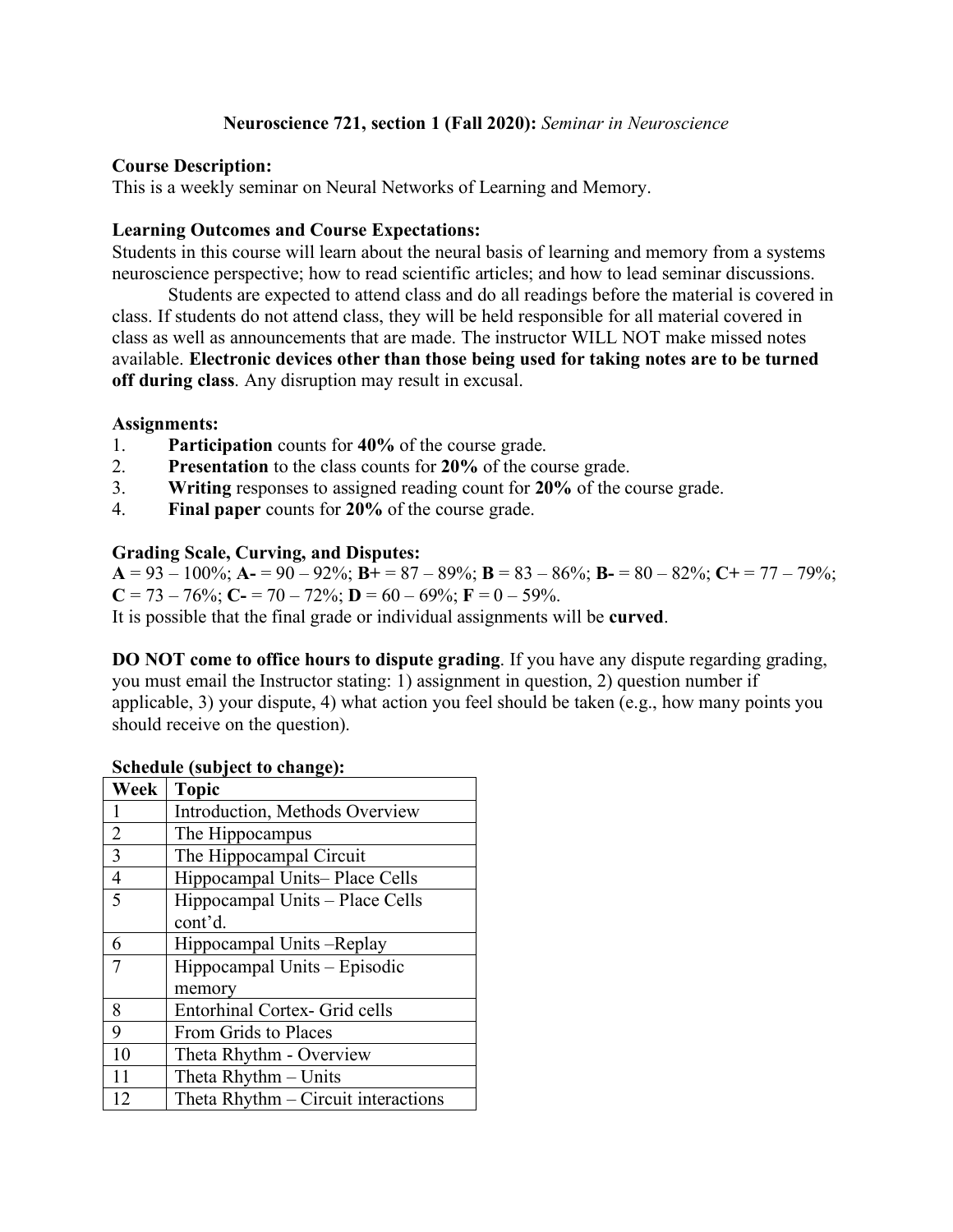| 13 | Working Memory – Lessons from   |
|----|---------------------------------|
|    | imaging                         |
| 14 | Working Memory – Lesion studies |
| 15 | Working Memory – Units and      |
|    | ensembles                       |

# **Readings:**

J Neurol Neurosurg Psychiatry. 1957 Feb;20(1):11-21. Loss of recent memory after bilateral hippocampal lesions. SCOVILLE WB, MILNER B.

Nature. 1982 Jun 24;297(5868):681-3. Place navigation impaired in rats with hippocampal lesions. Morris RG, Garrud P, Rawlins JN, O'Keefe J.

Behav Neurosci. 2005 Feb;119(1):145-53. The role of hippocampal subregions in detecting spatial novelty. Lee I1, Hunsaker MR, Kesner RP.

Philos Trans R Soc Lond B Biol Sci. 1982 Jun 25;298(1089):83-95. A memory system in the monkey. Mishkin M.

Brain Res. 1971 Nov;34(1):171-5.

The hippocampus as a spatial map. Preliminary evidence from unit activity in the freely-moving rat.

O'Keefe J, Dostrovsky J.

Exp Neurol. 1976 Apr;51(1):78-109. Place units in the hippocampus of the freely moving rat. O'Keefe J.

J Neurosci. 1987 Jul;7(7):1935-50. Spatial firing patterns of hippocampal complex-spike cells in a fixed environment. Muller RU, Kubie JL, Ranck JB Jr.

Science. 1993 Aug 20;261(5124):1055-8. Dynamics of the hippocampal ensemble code for space. Wilson MA1, McNaughton BL.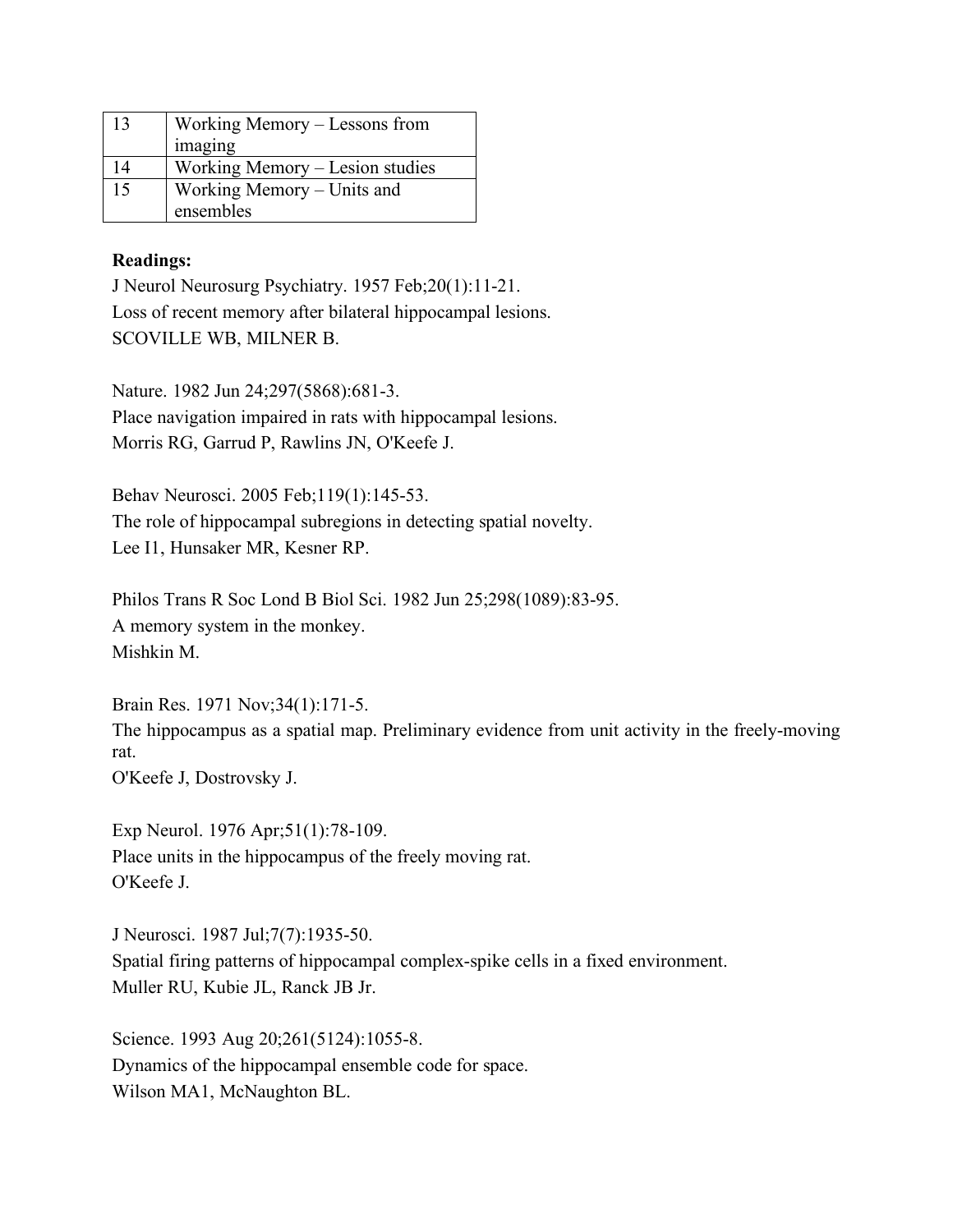Neuron. 2001 Jan;29(1):145-56. Temporally structured replay of awake hippocampal ensemble activity during rapid eye movement sleep. Louie K1, Wilson MA

Nature. 2013 May 2;497(7447):74-9. doi: 10.1038/nature12112. Epub 2013 Apr 17. Hippocampal place-cell sequences depict future paths to remembered goals. Pfeiffer BE1, Foster DJ.

J Neurosci. 1987 Mar;7(3):716-32. Cue-sampling and goal-approach correlates of hippocampal unit activity in rats performing an odor-discrimination task. Eichenbaum H, Kuperstein M, Fagan A, Nagode J.

Nature. 1999 Feb 18;397(6720):613-6. The global record of memory in hippocampal neuronal activity. Wood ER1, Dudchenko PA, Eichenbaum H.

Nature. 2005 Aug 11;436(7052):801-6. Epub 2005 Jun 19. Microstructure of a spatial map in the entorhinal cortex. Hafting T1, Fyhn M, Molden S, Moser MB, Moser EI.

Nature. 2007 Mar 8;446(7132):190-4. Epub 2007 Feb 25. Hippocampal remapping and grid realignment in entorhinal cortex. Fyhn M1, Hafting T, Treves A, Moser MB, Moser EI.

Neuron. 2008 Jan 24;57(2):290-302. doi: 10.1016/j.neuron.2007.11.034. Impaired spatial representation in CA1 after lesion of direct input from entorhinal cortex. Brun VH1, Leutgeb S, Wu HQ, Schwarcz R, Witter MP, Moser EI, Moser MB.

J Neurosci. 2009 Jun 10;29(23):7504-12. doi: 10.1523/JNEUROSCI.6048-08.2009. The input-output transformation of the hippocampal granule cells: from grid cells to place fields. de Almeida L1, Idiart M, Lisman JE.

Nat Neurosci. 2013 Feb;16(2):130-8. doi: 10.1038/nn.3304. Epub 2013 Jan 28. Memory, navigation and theta rhythm in the hippocampal-entorhinal system. Buzsáki G1, Moser EI.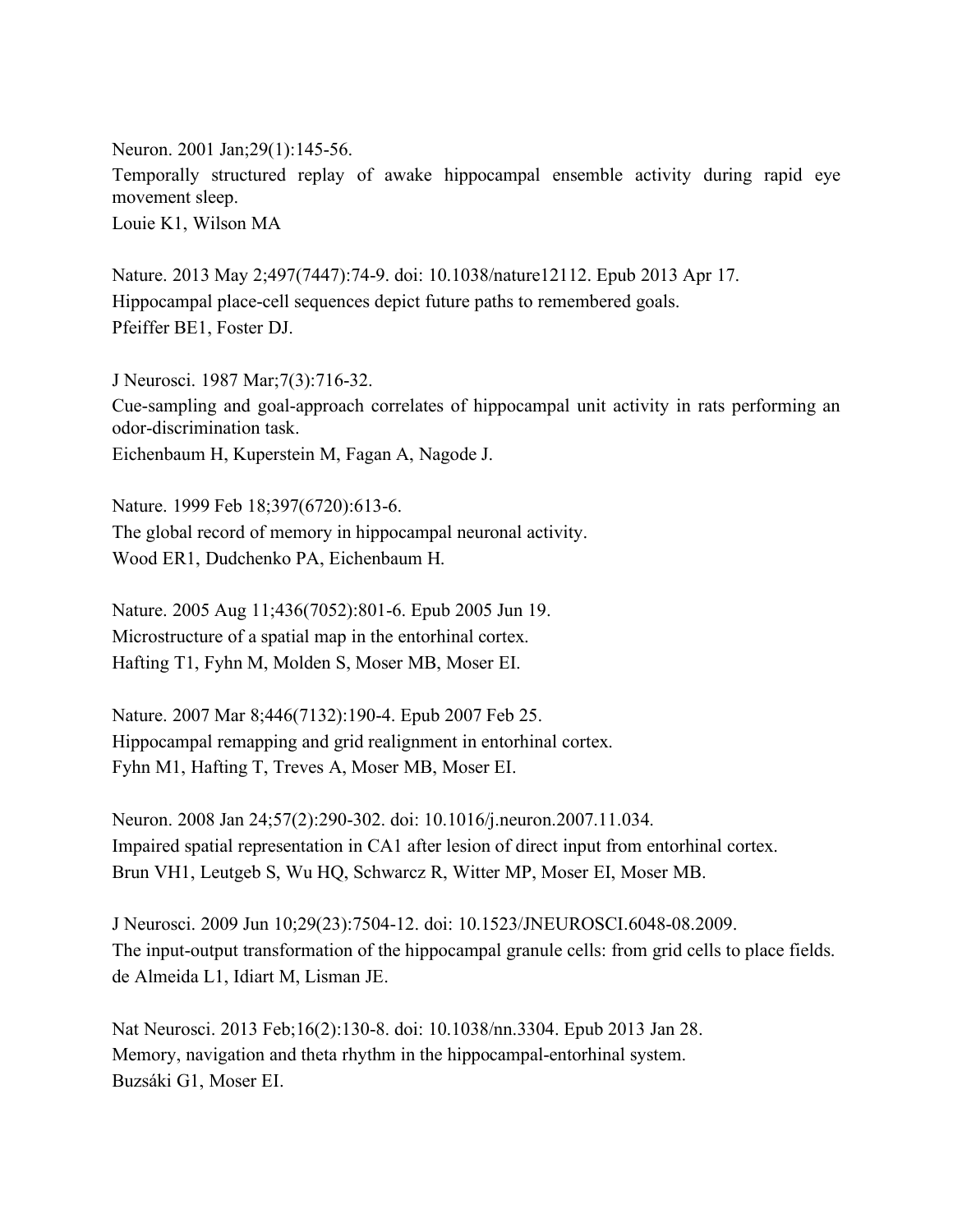Neuroimage. 2014 Jan 15;85 Pt 2:656-66. doi: 10.1016/j.neuroimage.2013.06.022. Epub 2013 Jun 14. Theta rhythm and the encoding and retrieval of space and time. Hasselmo ME1, Stern CE.

Hippocampus. 1993 Jul;3(3):317-30. Phase relationship between hippocampal place units and the EEG theta rhythm. O'Keefe J1, Recce ML.

Nat Neurosci. 2008 May;11(5):587-94. doi: 10.1038/nn.2106. Epub 2008 Apr 20. Theta phase-specific codes for two-dimensional position, trajectory and heading in the hippocampus. Huxter JR1, Senior TJ, Allen K, Csicsvari J.

PLoS Biol. 2005 Dec;3(12):e402. Epub 2005 Nov 15. Theta rhythms coordinate hippocampal-prefrontal interactions in a spatial memory task. Jones MW1, Wilson MA.

PLoS One. 2013 Oct 24;8(10):e77707. doi: 10.1371/journal.pone.0077707. eCollection 2013. Directional theta coherence in prefrontal cortical to amygdalo-hippocampal pathways signals fear extinction.

Lesting J1, Daldrup T, Narayanan V, Himpe C, Seidenbecher T, Pape HC.

Neuroimage. 2001 Jul;14(1 Pt 1):48-59.

Direct comparison of prefrontal cortex regions engaged by working and long-term memory tasks.

Braver TS1, Barch DM, Kelley WM, Buckner RL, Cohen NJ, Miezin FM, Snyder AZ, Ollinger JM, Akbudak E, Conturo TE, Petersen SE.

J Cogn Neurosci. 2001 Nov 15;13(8):1059-70.

When keeping in mind supports later bringing to mind: neural markers of phonological rehearsal predict subsequent remembering.

Davachi L1, Maril A, Wagner AD.

Cereb Cortex. 2007 Sep;17 Suppl 1:i41-50.

The representation of multiple objects in prefrontal neuronal delay activity. Warden MR1, Miller EK.

2015 Jun 19;348(6241):1352-5. doi: 10.1126/science.aab0551.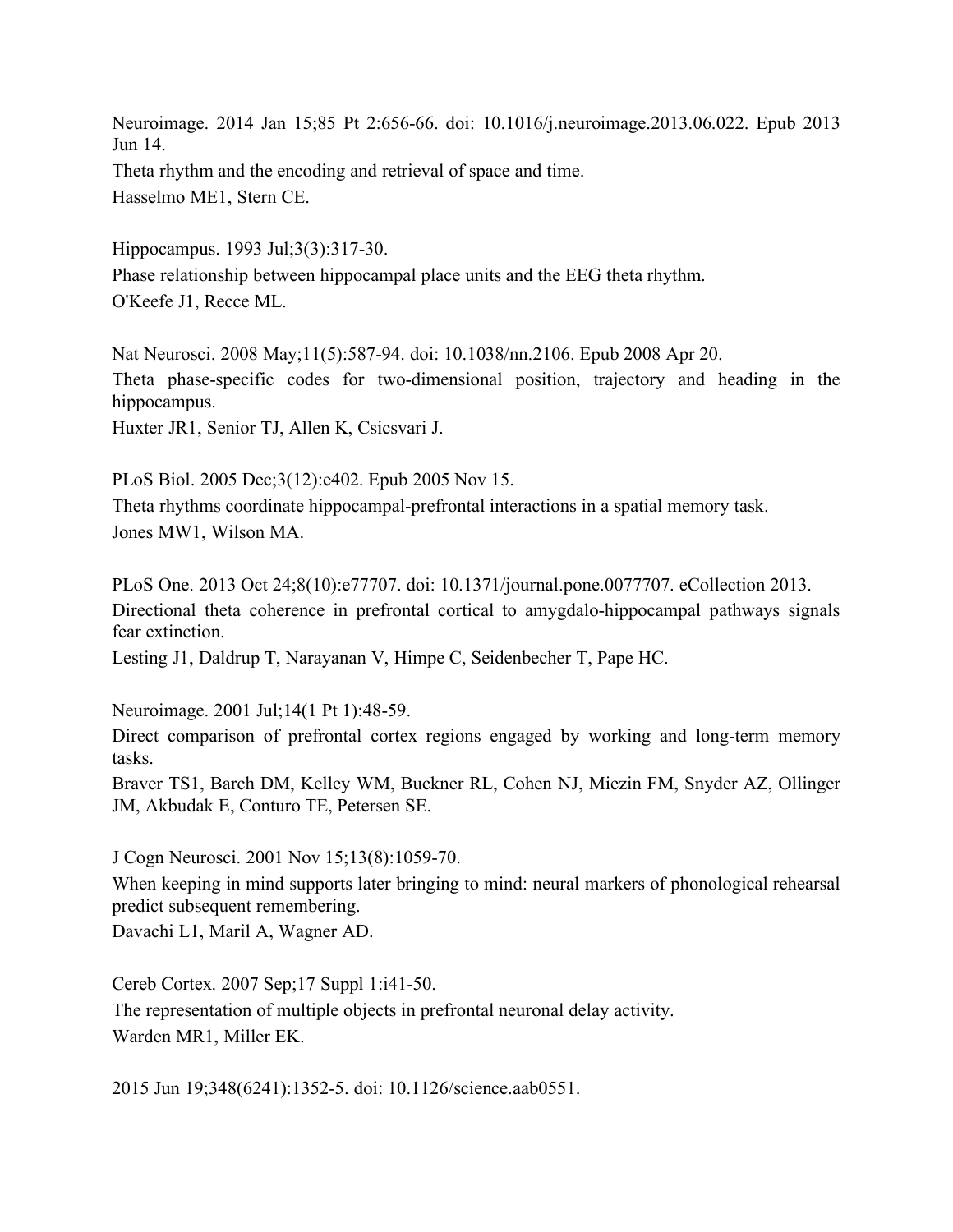BRAIN PROCESSING. Cortical information flow during flexible sensorimotor decisions. Siegel M1, Buschman TJ2, Miller EK3.

### **Academic Misconduct**

Academic integrity is a legitimate concern for every member of the Campus community; we all share in upholding the fundamental values of honesty, trust, respect, fairness, responsibility, and professionalism. By choosing to join the UNLV community, students accept the expectations of the Student Academic Misconduct Policy, and are encouraged to always take the ethical path whenever faced with choices. Students enrolling at UNLV assume the obligation to conduct themselves in a manner compatible with UNLV's educational mission. An example of academic misconduct is plagiarism. Plagiarism is using the words or ideas of another person, from the Internet or any other source without proper citation of the sources. See the Student Conduct Code, https://www.unlv.edu/studentconduct/student-conduct.

## **Auditing Classes**

Auditing a course allows a student to continue attending the lectures and/or laboratories and discussion sessions associated with the course, but the student will not earn a grade for any component of the course. Students who audit a course receive the same educational experience as students taking the course for a grade, but will be excused from exams, assessments, and other evaluative measures that serve the primary purpose of assigning a grade.

## **Classroom Conduct**

Students have a responsibility to conduct themselves in class and in the libraries in ways that do not interfere with the rights of other students to learn or of instructors to teach. Use of electronic devices such as pagers, cellular phones, or recording devices, or potentially disruptive devices or activities, are only permitted with the prior explicit consent of the instructor. The instructor may rescind permission at any time during the class. If a student does not comply with established requirements or obstructs the functioning of the class, the instructor may initiate an administrative drop of the student from the course.

## **Copyright**

The University requires all members of the University Community to familiarize themselves with, and to follow copyright and fair use requirements. You are individually and solely responsible for violations of copyright and fair use laws. The University will neither protect nor defend you, nor assume any responsibility for employee or student violations of fair use laws. Violations of copyright laws could subject you to federal and state civil penalties and criminal liability, as well as disciplinary action under University policies. Additional copyright policy information is available at http://www.unlv.edu/provost/copyright.

## **Disability Resource Center (DRC)**

The UNLV Disability Resource Center (SSC-A, Room 143, https://www.unlv.edu/drc, 702-895- 0866) provides resources for students with disabilities. Students who believe that they may need academic accommodations due to injury, disability, or due to pregnancy should contact the DRC as early as possible in the academic term. A Disabilities Specialist will discuss what options may be available to you. If you are registered with the UNLV Disability Resource Center, bring your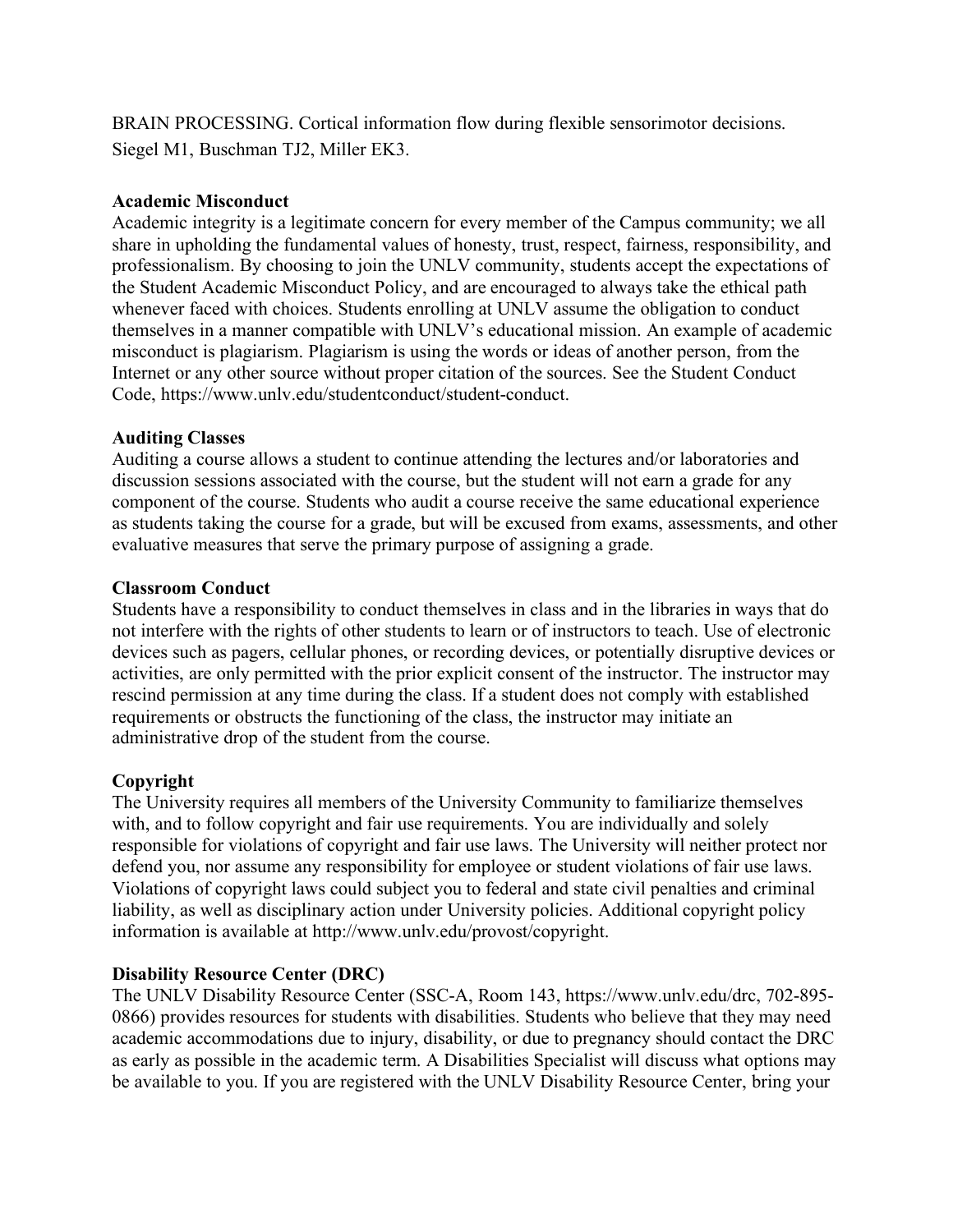Academic Accommodation Plan from the DRC to the instructor during office hours, so that you may work together to develop strategies for

implementing the accommodations to meet both your needs and the requirements of the course. Any information you provide is private and will be treated as such. To maintain the confidentiality of your request, please do not approach the instructor in front of others to discuss your accommodation needs.

### **Final Examinations**

The University requires that final exams given at the end of a course occur on the date and at the time specified in the Final Exam schedule. The general schedule is typically available at the start of the semester, and the classroom locations are available approximately one month before the end of the semester. See the Final Exam Schedule, https://www.unlv.edu/registrar/calendars.

## **Identity Verification in Online Courses**

All UNLV students must use their Campus-issued ACE ID and password to log in to WebCampus.

UNLV students enrolled in online or hybrid courses are expected to read and adhere to the Student Academic Misconduct Policy, https://www.unlv.edu/studentconduct/misconduct/policy, which defines, "acting or attempting to act as a substitute for another, or using or attempting to use a substitute, in any academic evaluation or assignment" as a form of academic misconduct. Intentionally sharing ACE login credentials with another person may be considered an attempt to use a substitute and could result in investigation and sanctions, as outlined in the Student Academic Misconduct Policy.

UNLV students enrolled in online courses are also expected to read and adhere to the Acceptable Use of Computing and Information Technology Resources Policy, https://www.it.unlv.edu/policies/acceptable-use-computing-and-information-technologyresources-policy, which prohibits sharing university accounts with other persons without authorization.

To the greatest extent possible, all graded assignments and assessments in UNLV online courses should be hosted in WebCampus or another UNLV-managed platform that requires ACE login credentials for access.

#### **Incomplete Grades**

The grade of "I" (Incomplete) may be granted when a student has satisfactorily completed threefourths of course work for that semester/session, but cannot complete the last part of the course for reason(s) beyond the student's control and acceptable to the instructor, and the instructor believes that the student can finish the course without repeating it. For undergraduate courses, the incomplete work must be made up before the end of the following regular semester. Graduate students receiving "I" grades in 500-, 600-, or 700-level courses have up to one calendar year to complete the work, at the discretion of the instructor. If course requirements are not completed within the period indicated, a grade of "F" will be recorded, and the student's GPA will be adjusted accordingly. Students who are fulfilling an Incomplete grade do not register for the course, but make individual arrangements with the instructor who assigned the "I" grade.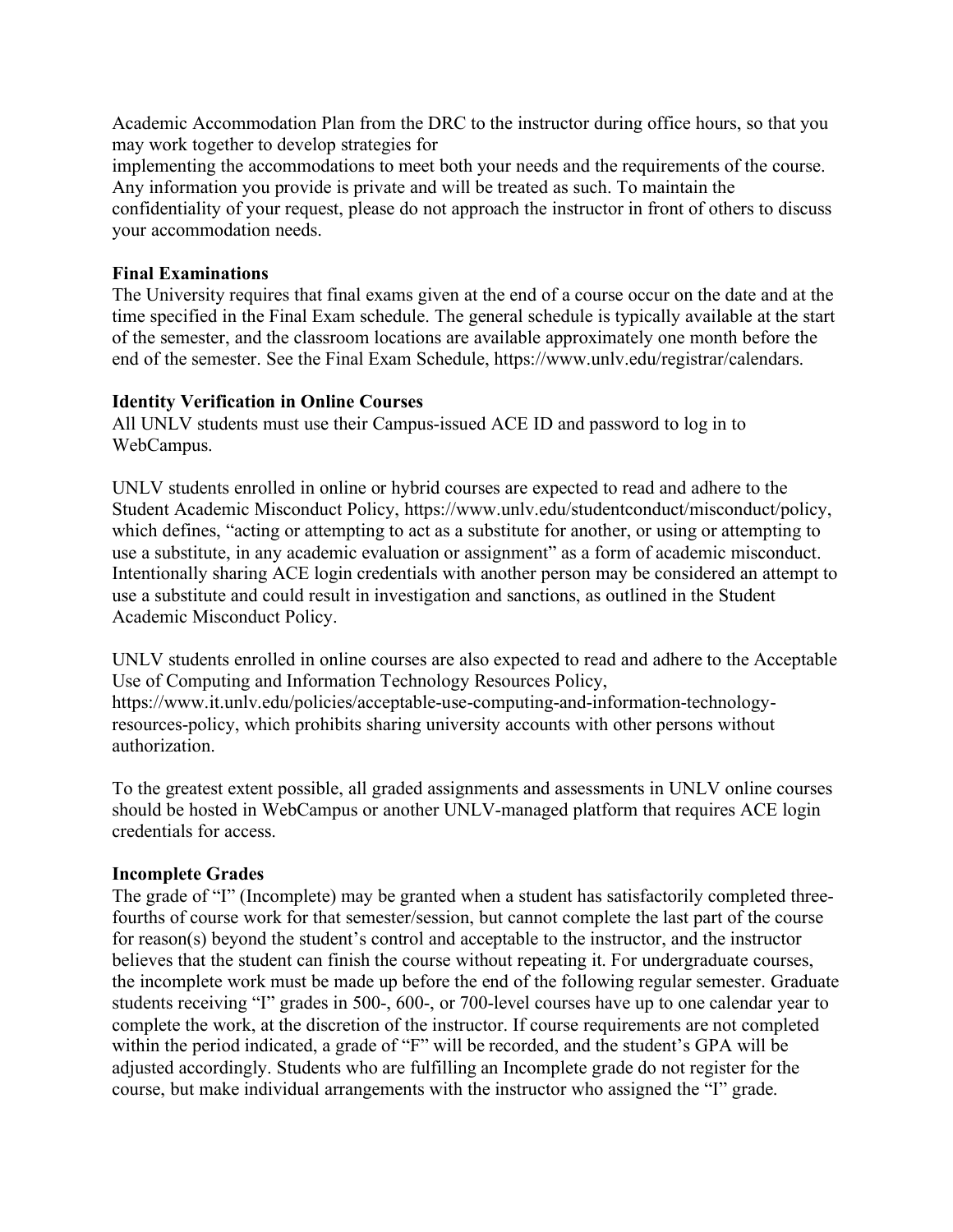### **Library Resources**

Librarians are available to consult with students on research needs, including developing research topics, finding information, and evaluating sources. To make an appointment with a subject expert for this class, please visit the Libraries' Research Consultation website: http://guides.library.unly.edu/appointments/librarian. You can also ask the library staff questions via chat and text message at: http://ask.library.unlv.edu/.

## **Missed Classwork**

Any student missing class, quizzes, examinations, or any other class or laboratory work because of observance of religious holidays will be given an opportunity during that semester to make up the missed work. The make-up opportunity will apply to the religious holiday absence only. It is the responsibility of the student to notify the instructor within the first 14 calendar days of the course for Fall and Spring courses (except for modular courses), or within the first 7 calendar days of the course for Summer and modular courses, of their intention to participate in religious holidays which do not fall on state holidays or periods of class recess. For additional information, please visit the Policy for Missed Work, under Registration Policies, on the Academic Policies webpage, https://catalog.unlv.edu/content.php?catoid=6&navoid=531.

In accordance with the policy approved by the Faculty Senate regarding missed class time and assignments, students who represent UNLV in any official extracurricular activity will also have the opportunity to make up assignments, provided that the student provides official written notification to the instructor no less than one week prior to the missed class(es).

The spirit and intent of the policy for missed classwork is to offer fair and equitable assessment opportunities to all students, including those representing the University in extracurricular activities. Instructors should consider, for example, that in courses which offer a "Drop one" option for the lowest assignment, quiz, or exam, assigning the student a grade of zero for an excused absence for extracurricular activity is both contrary to the intent of the Faculty Senate's policy, and an infringement on the student's right to complete all work for the course.

This policy will not apply in the event that completing the assignment or administering the examination at an alternate time would impose an undue hardship on the instructor or the University that could reasonably have been avoided. There should be a good faith effort by both the instructor and the student to agree to a reasonable resolution. When disagreements regarding this policy arise, decisions can be appealed to the Department Chair/Unit Director, College/School Dean, and/or the Faculty Senate Academic Standards Committee.

For purposes of definition, extracurricular activities may include, but are not limited to: fine arts activities, competitive intercollegiate athletics, science and engineering competitions, liberal arts competitions, academic recruitment activities, and any other event or activity sanctioned by a College/School Dean, and/or by the Executive Vice President and Provost.

## **Rebelmail**

Rebelmail is UNLV's official email system for students, and by University policy, instructors and staff should only send emails to students' Rebelmail accounts. Rebelmail is one of the